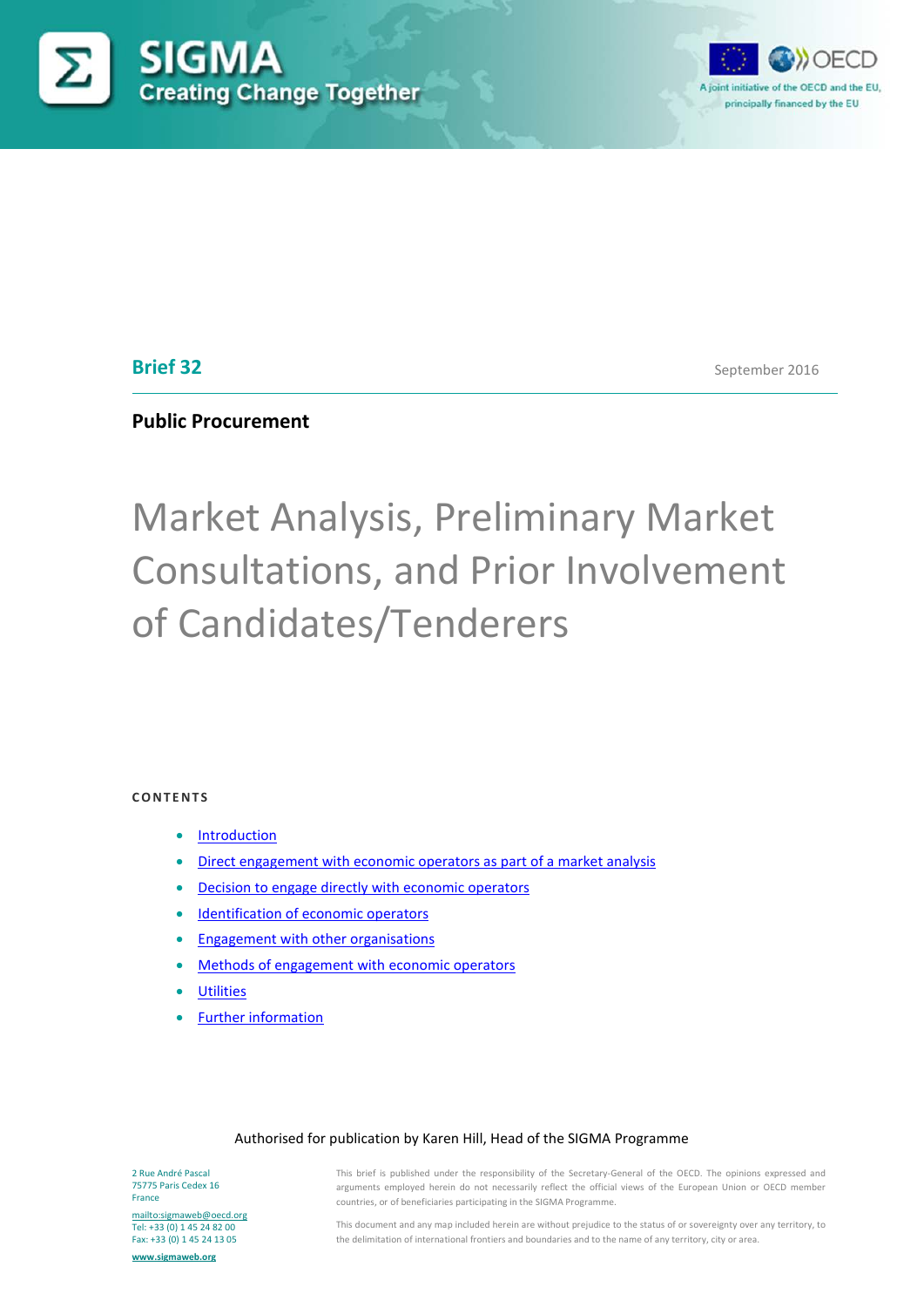#### **Introduction**

Market analysis, in the context of public procurement, is a process undertaken by, or on behalf of, a contracting authority to collect information that can assist the contracting authority in defining its procurement requirements, selecting the most appropriate tender method, analysing and evaluating bids, and determining more effectively the outcome of the most economically advantageous tender.

Other terms commonly used for all or part of a market analysis process are as follows: "market study", "market assessment", "market research" and "market soundings".

**Reasons for conducting a market analysis:** A thorough and well-conducted market analysis provides valuable information to the contracting authority about economic operators that would be capable of meeting its requirements and about market activity. A contracting authority can use the information obtained from a market analysis to make informed choices as to how it will conduct the procurement. A market analysis can contribute significantly to the effective management of a procurement process and to positive delivery outcomes.

**The OECD's Procurement Toolbox indicates that the advantages of a market analysis (referred to in the Toolbox as a "market study") are as follows:**

- "To increase awareness of the characteristics of the market and recent market developments or trends that may affect competition for the tender or that may make collusion more likely (e.g. small number of suppliers, standardised or simple products, little or no entry, etc.);
- To collect information on suppliers, their products, prices and cost structures. If possible, a comparison of prices offered in business-to-business procurement is recommended;
- To collect information about recent price changes. This will help procurement practitioners to be informed about prices in neighbouring geographic areas and about prices of possible alternative products;
- To collect information about past tenders for the same or similar products;
- To coordinate with other public procuring authorities who have recently purchased similar goods, services or works to improve the understanding of the market and suppliers."

<https://www.oecd.org/governance/procurement/toolbox/>

**When to conduct a market analysis:** A market analysis is undertaken in the planning stage of a procurement procedure, well before the launch of the procedure.

Market analysis may be undertaken at set times during the year for purchases that are procured on a regular basis or it may be undertaken as part of the planning for a specific procurement.

**Market analysis process:** A market analysis can be a purely desk-based exercise to collect information, involving the review of a variety of sources of publicly available information about the works, supplies or services that are the subject matter of the proposed procurement and about the market in which they are available.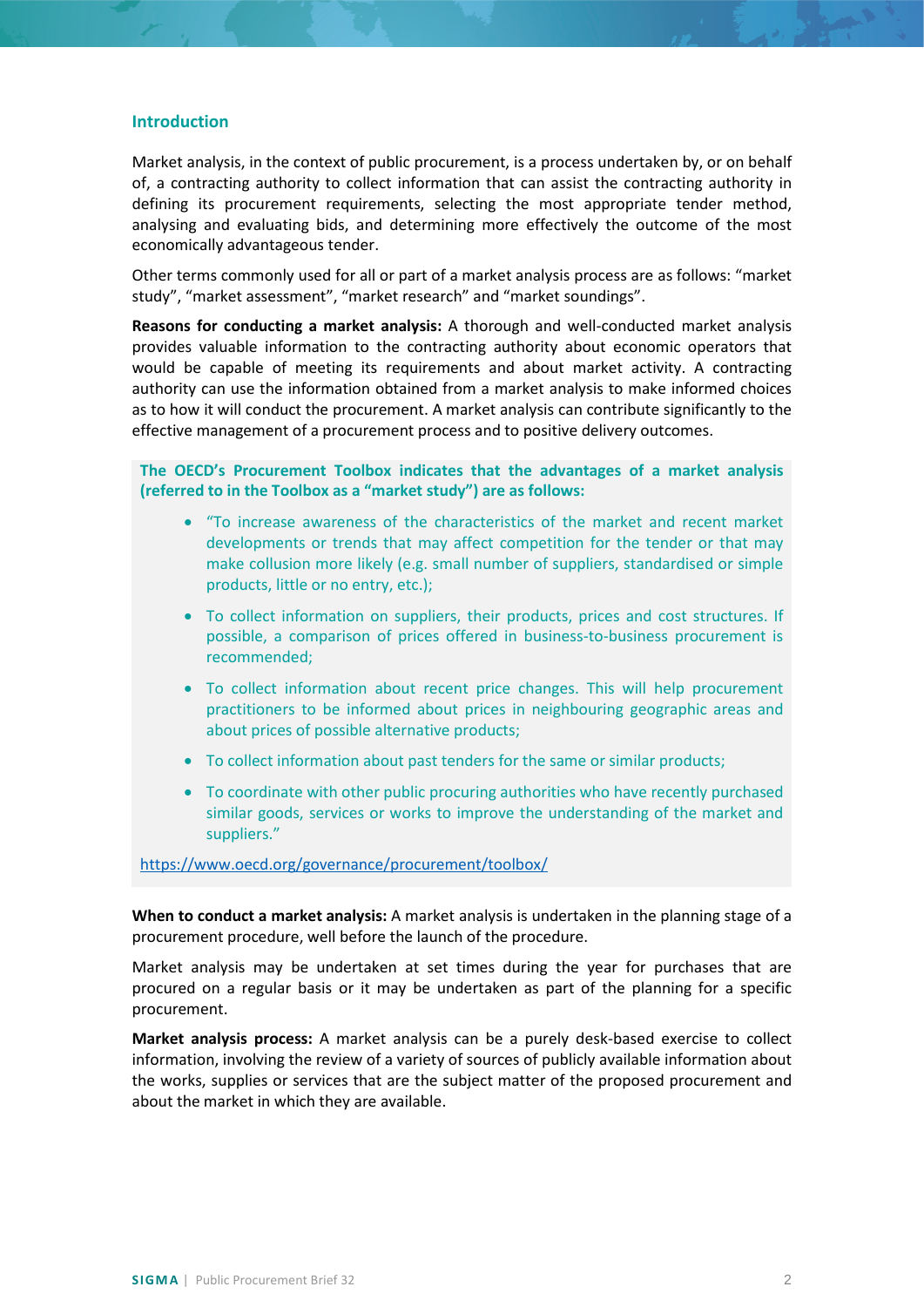#### **Online resources for desk-based analysis**

Procurement Journey Scotland is an online resource maintained by the Scottish Government that provides an in-depth, step-by-step guide concerning procurement processes, including guidance notes and template documents.

This online resource comprises three "routes" for procurement. Routes 1 and 2 relate to procurement below the EU financial thresholds, while Route 3 relates to procurement above the EU financial thresholds.

Route 3 provides, in Section A, comprehensive coverage on the preparations for procurement. The "Develop Strategy" portion of Section A includes a sub-section on "Supply Market Analysis", which provides useful guidance notes and templates as well as a list of suggested resources for researching the market as part of the market analysis process (see "Supply market sources document" under the heading "External sources for supply market data").

The resources listed are specific to the United Kingdom, in particular to Scotland, and are slightly out of date, but they provide a good indication of the types of resources available online that may be used for a desk-based market analysis. The resources referred to include professional purchasing organisations; public sector organisations, including policy-making bodies and representative organisations; sources of economic data; general market research information; and company overview information.

<https://www.procurementjourney.scot/procurement-journey>

Market analysis may also involve direct engagement with economic operators and other organisations with relevant expertise, such as trade bodies or chambers of commerce. Direct engagement can complement desk-based research, providing first-hand knowledge from the market's economic operators. Direct engagement with economic operators is also commonly referred to as "market sounding", "solicitation of supplier information", or "preliminary market consultation".

**Warning:** Where there is direct engagement between the contracting authority and economic operators, it is extremely important to ensure that the engagement process and the outcomes of the direct engagement are transparent, ensure equal treatment, do not distort competition, and minimise the risk of corruption.

Direct engagement with economic operators is addressed further below, and information is provided on requirements in the 20[1](#page-2-0)4 Public Sector Directive<sup>1</sup> (the Directive) to ensure transparency, equal treatment and competition.

**Scope of the market analysis:** The OECD's Procurement Toolbox confirms that, at a minimum, a market analysis will generally involve the gathering of information on the following:

- structure of the market
- capabilities of economic operators
- price trends.

The scope and depth of the market analysis process will vary depending on the nature of the procurement. A simple desk-based analysis that is used to clarify the market structure, identify active economic operators, and understand prices may be an appropriate approach for standard, commoditised procurement.

<span id="page-2-0"></span><sup>&</sup>lt;sup>1</sup> Directive 2014/24/EU on public procurement and repealing Directive 2004/18/EC, 26 February 2014.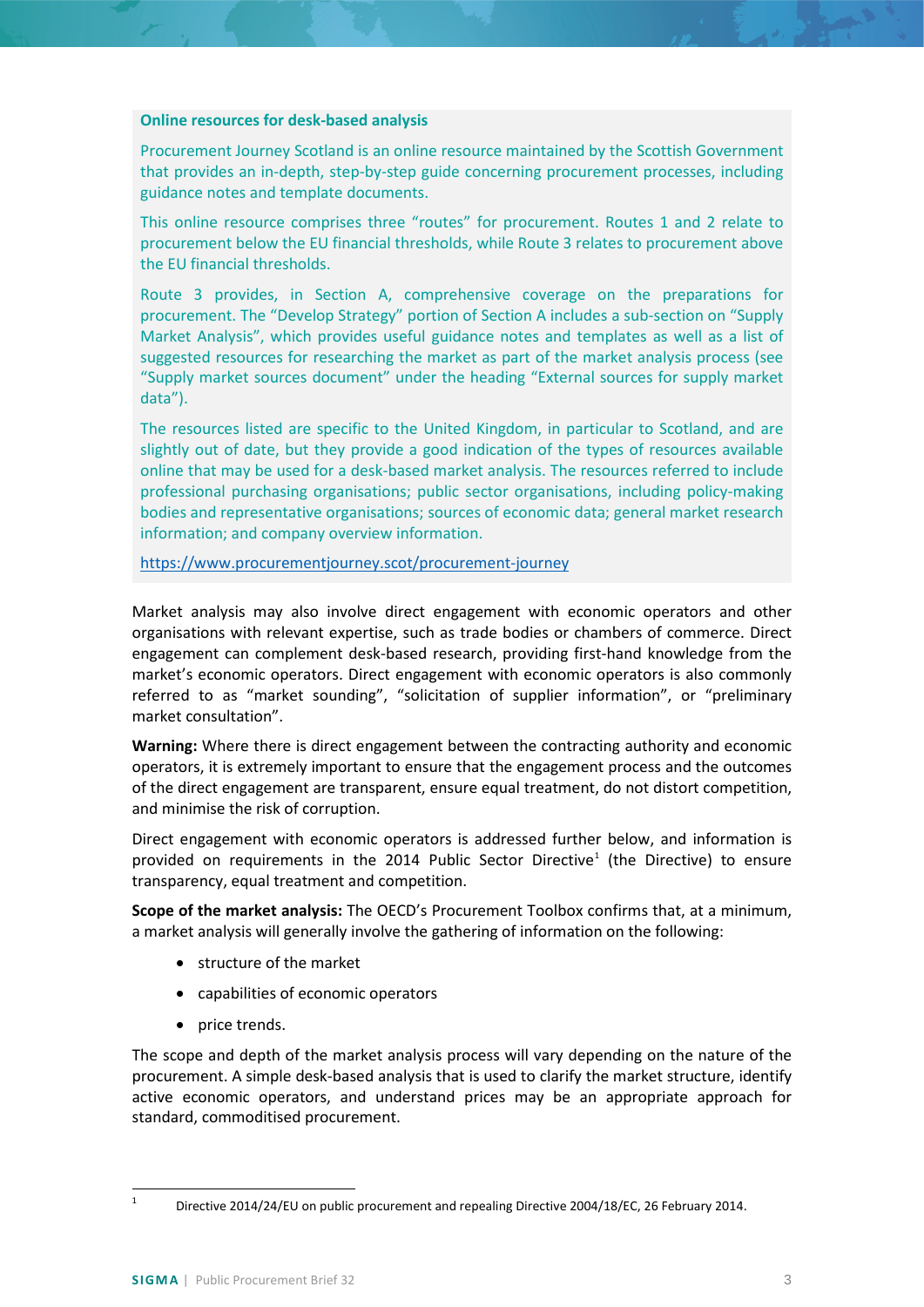In other cases, the market analysis may be wider-reaching and more comprehensive. The contracting authority may use, for example, a market analysis process to explore the level of potential innovation in the market where the authority's requirements are unusual or complex or to assist it in preparing for the use of a life-cycle costing approach for the evaluation of a product. See SIGMA Public Procurement Brief 34*, Life-cycle Costing*, for more information on market analysis and life-cycle costing.

A market analysis may be used to gather information that could assist in strategic decision making on such issues as whether and how to divide a contracting authority's requirements into lots, the suitability of a framework agreement or dynamic purchasing, or whether to use a competitive negotiated procedure. See SIGMA Public Procurement Brief 36*, Division of Contracts into Lots*, for more information on lots.

A market analysis can also be tailored to collect and analyse information on how to achieve wider objectives, such as participation of small and medium-sized enterprises (SMEs), promotion of innovation, or support of social and economic objectives, where permissible under the EU procurement rules. See also SIGMA Public Procurement Brief 33, *SMEs in Public Procurement.*

**Record of the market analysis process:** It is important to record the process used to prepare for and conduct the market analysis so that there is a clear understanding within the contracting authority of the purpose and aims of the market analysis and of the need to ensure the transparency of the process and equal treatment. It is a good idea for the contracting authority to prepare and use a market analysis research document to identify issues that are to be considered and the process that will be followed to gather relevant information.

**Market analysis report:** At the end of the market analysis process, the contracting authority prepares a report on the market analysis. The report will be a transparent record that lists and explains the issues that have been considered, includes a record of the research sources and information used, and sets out the conclusions of the market analysis.

#### **Templates**

OECD Procurement Toolbox – "Template for a Market Study Report"

<https://www.oecd.org/governance/procurement/toolbox/templateformarketstudyreport.htm>

Procurement Journey Scotland – "Market Summary Template Document"

[https://www.procurementjourney.scot/route-3/route-3-develop-strategy-profiling](https://www.procurementjourney.scot/route-3/route-3-develop-strategy-profiling-commodity-supply-market-analysis)[commodity-supply-market-analysis](https://www.procurementjourney.scot/route-3/route-3-develop-strategy-profiling-commodity-supply-market-analysis)

#### <span id="page-3-0"></span>**Direct engagement with economic operators as part of a market analysis**

According to the Directive, a contracting authority may engage directly with economic operators as part of a market analysis. The process needs to be planned and managed very carefully so as to avoid the risks of lack of transparency, unequal treatment, or distortion of a subsequent competition.

The Directive includes provisions, in Articles 40 and 41, related to such direct engagement, using the term "preliminary market consultations". A summary of these provisions, with comments, is set out below.

**Article 40 – Preliminary market consultations:** Article 40 of the Directive sets the context for preliminary market consultations: "Before commencing a procurement procedure, contracting authorities may conduct market consultations with a view to preparing the procurement and informing economic operators of their procurement plans and procurements."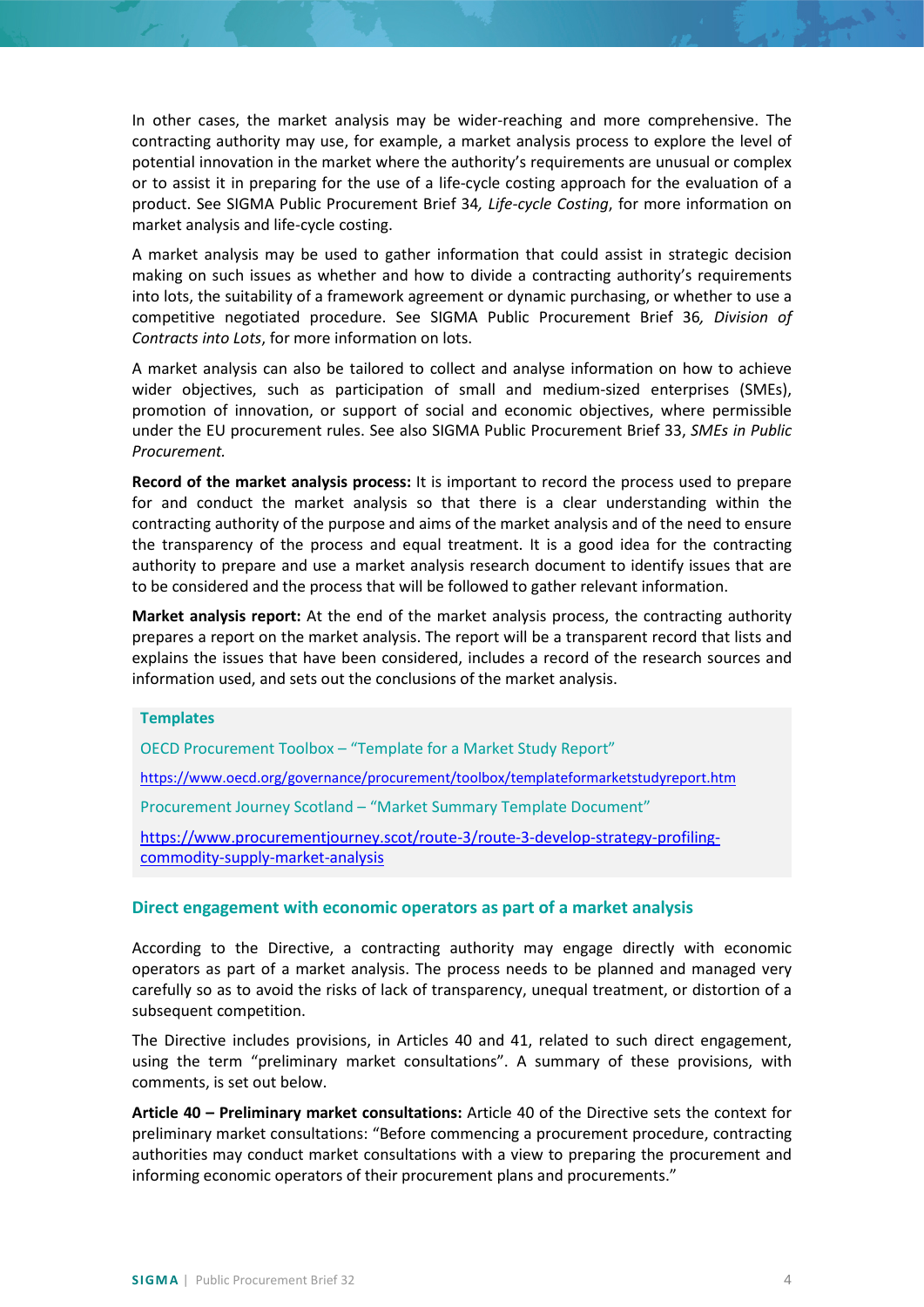Contracting authorities are permitted, but not obliged, to use preliminary market consultations. The purpose of preliminary consultations as set out in the Directive is twofold:

- to assist the contracting authority in preparing its procurement, including the opportunity to "seek or accept advice from independent experts or authorities or from market participants", and in using that advice in the planning and conduct of the procurement procedure (provided that such advice does not have the effect of distorting competition and does not result in any violation of the principles of nondiscrimination and transparency);
- to provide information to economic operators about the proposed procurement.

**Article 41 – Prior involvement of candidates or tenderers:** Article 41 of the Directive concerns candidates or tenderers with prior involvement in the preparation of the procurement procedure. The reference in Article 41 to "prior involvement" includes the provision of advice to the contracting authority in the context of preliminary market consultations or other involvement in the preparation of the procurement procedure. A practical example of "other involvement" is the provision of professional advice on the content of a technical specification or on the structuring of the procurement process.

Article 41 encapsulates an important principle established by the Court of Justice of the European Union (CJEU): a candidate or tenderer that has had prior involvement may only be excluded from a tender procedure where there are *no other means* to ensure compliance with the principle of the equal treatment of tenderers<sup>[2](#page-4-0)</sup>.

Where a contracting authority decides that it must exclude an economic operator in view of its prior involvement in the procurement procedure, the economic operator concerned must then be given the opportunity to prove that its involvement will not distort the procedure. The contracting authority must document the relevant measures taken in the individual report required under Article 84 of the Directive.

It is thus not permitted for a contracting authority to automatically exclude from a tender procedure a candidate or tenderer that has had prior involvement in the procedure. The CJEU has ruled in several cases<sup>[3](#page-4-1)</sup> that automatic exclusion is a disproportionate response and that national legislation requiring automatic exclusion of economic operators in cases where there has been prior involvement is unlawful. See also SIGMA Public Procurement Brief 7*, Selecting Economic Operators*, and SIGMA Public Procurement Brief 24*, Use of Automatic Exclusion Lists.*

The contracting authority is required to take and document "appropriate measures to ensure that competition is not distorted by the participation of that candidate or tenderer". Article 41 specifies, in a non-exhaustive list, the measures that the contracting authority is required to take. The contracting authority must:

- provide all candidates and tenderers all of the relevant information exchanged or arising from the prior involvement. This requirement is an attempt to neutralise any potential advantage that an economic operator with prior involvement may have;
- fix adequate time limits for the receipt of tenders. This requirement aims to ensure that the time limits set are not too short, which could be advantageous to an economic operator with prior involvement and knowledge.

<span id="page-4-0"></span> <sup>2</sup> SIGMA (2014), *Selected Judgements of the Court of Justice of the European Union on Public Procurement (2006-2014)*, OECD Publishing, Paris. [http://www.sigmaweb.org/publications/Judgements-CourtJustice-](http://www.sigmaweb.org/publications/Judgements-CourtJustice-31July2014-Eng.pdf)[31July2014-Eng.pdf](http://www.sigmaweb.org/publications/Judgements-CourtJustice-31July2014-Eng.pdf)

<span id="page-4-1"></span> $3$  Ibid.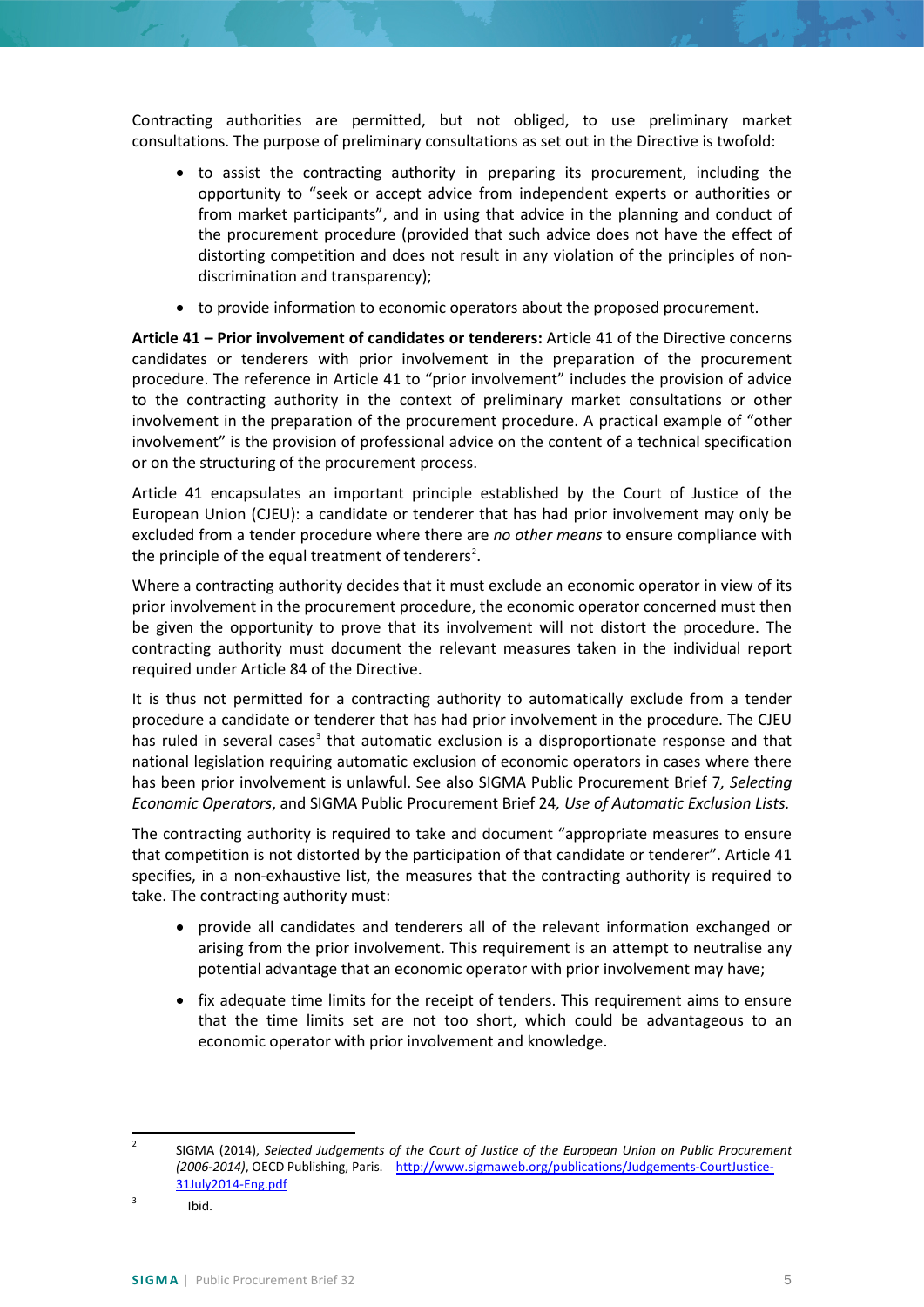#### <span id="page-5-0"></span>**Decision to engage directly with economic operators**

A contracting authority needs to consider carefully whether or not to engage directly with economic operators. Direct engagement is not appropriate in every case. It is particularly suited to more complex or innovative projects. In certain cases it makes good sense to engage directly with economic operators as part of the market analysis process in order to complement information obtained at the desk-based stage.

Direct engagement may be very helpful to the contracting authority in assessing, for example, whether the proposed contract:

- is feasible from technical, financial, legal and operational perspectives and can be delivered within the desired timescale;
- has been delivered previously;
- can be delivered by a single economic operator or requires more than one operator in a consortium or supply chain.
- In addition, the contracting authority needs to determine:
- whether there is a sufficient number of suppliers in the market to ensure effective competition;
- whether similar contracts are in preparation in the market and when they are coming onto the market.

This information, obtained through direct engagement with economic operators, can assist the contracting authority in defining and refining tender requirements and in deciding on the timing of the procurement process, the choice of tender procedure, and the use of procurement tools. Direct engagement can save time and effort by providing a focus for activities later in the procurement process. It may also permit the contracting authority to assess budget and cost issues more accurately, identify contract risks and market capacity and other issues which may affect contract delivery, encourage innovation, and assist in developing a new market.

As already mentioned, contracting authorities must be transparent in their decision making, and it is advisable to prepare a checklist or record that includes the reasons justifying a decision to engage directly with economic operators.

### <span id="page-5-1"></span>**Identification of economic operators**

The contracting authority first needs to decide how it will identify and engage with economic operators. This decision can be quite difficult. On the one hand, the contracting authority needs to bear in mind the principles of transparency and equal treatment and to ensure that the competitiveness of the future procurement process will not be distorted. On the other hand, it must try to achieve a meaningful and instructive engagement with economic operators, so that it may gather information that is genuinely helpful to the procurement planning process.

One approach used in the European Union (EU) is to advertise the market engagement process in the *Official Journal of the European Union (OJEU)* by using a Prior Information Notice. The advantage of this approach is that the opportunity is publicly advertised at EU level and made available to a potentially very large market of participants. One disadvantage of this approach would be the large number of economic operators that may wish to participate in the market engagement process, which would result in the contracting authority having to manage the large amount of information received from economic operators. Economic operators may also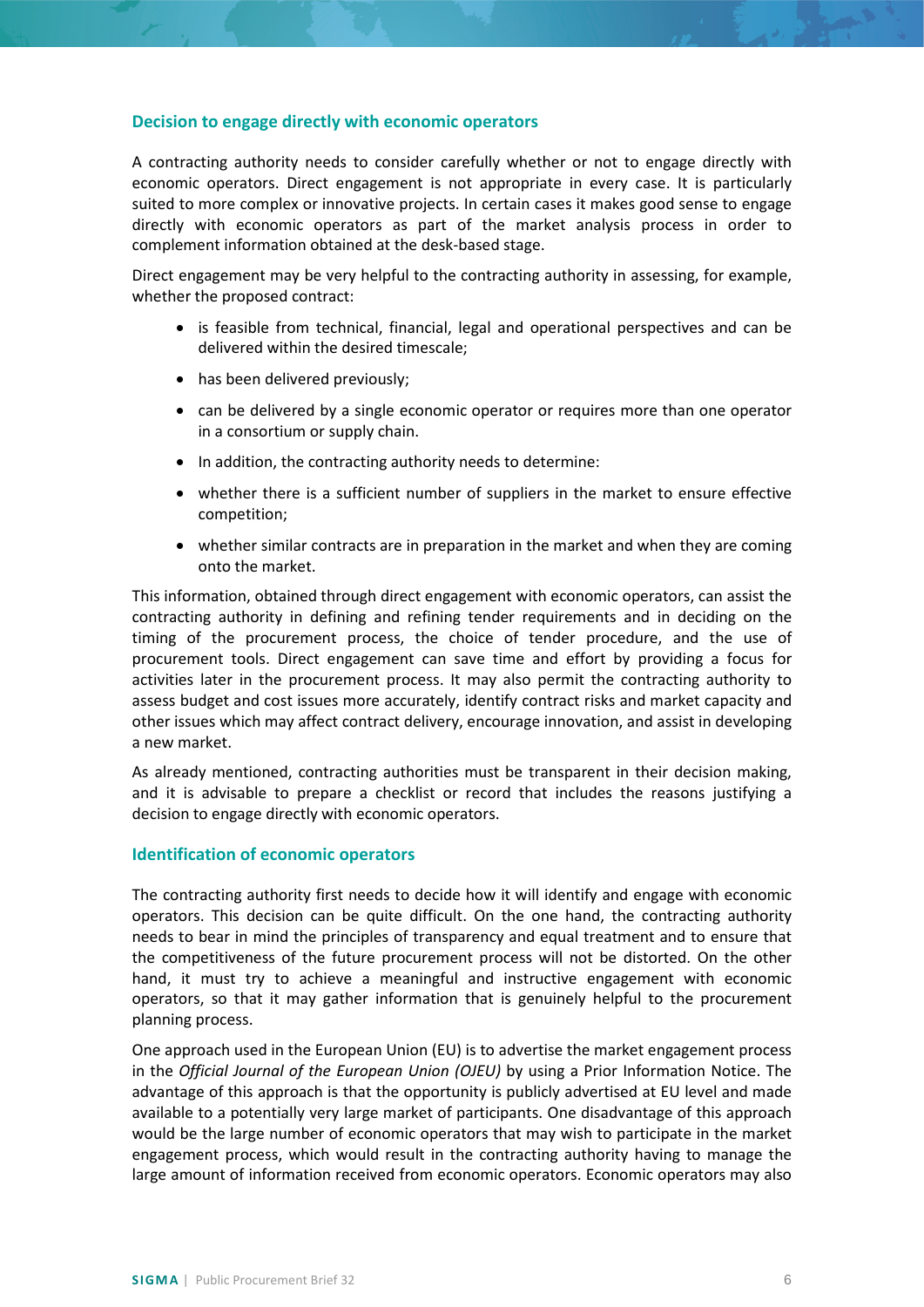be disinclined to provide useful information if they believe that it will be widely shared with their competitors.

Contracting authorities may find it more efficient to contact known economic operators directly on a confidential basis, thereby limiting participation in the market engagement process. The advantage of this approach is that it may lead to more open discussions with economic operators. A major disadvantage, however, is that it is likely to be seen as lacking in transparency and that it may therefore entail allegations of unequal treatment or even corruption.

#### <span id="page-6-0"></span>**Engagement with other organisations**

Market analysis might also involve engagement with other organisations. For example, a contracting authority may find it beneficial to engage with an active trade organisation rather than with individual economic operators. It might, alternatively, advertise the opportunity to participate in market engagement widely but then limit participation to a maximum number of economic operators selected at random. However, any selection process is likely to increase the risk of legal challenge.

#### <span id="page-6-1"></span>**Methods of engagement with economic operators**

There are various ways of engaging with economic operators. What is appropriate will depend on the nature of the procurement and on the objective that the contracting authority wishes to achieve from the direct engagement process. A few examples are set out below.

**Important note:** It is critical when planning direct engagement to bear in mind the key requirements of ensuring that the principles of non-discrimination and transparency are observed and that the process will not distort subsequent competition. In all cases it is very important to maintain clear records of the process followed and the information provided.

**Desk-based contact:** Direct engagement with economic operators may be simply a desk-based exercise. In that case, the contracting authority may consider the use of a questionnaire tailored to the specific procurement that is sent to economic operators, requesting responses within a set time frame. If a contracting authority prefers anonymous responses in order to avoid the risk of alleged preference for a particular economic operator, it could use, for example, an anonymous online survey, with responses analysed by an independent third party. A web-based portal is another possible approach.

**The OECD Procurement Toolbox includes a "Template to Solicit Supplier Information":** 

[https://www.oecd.org/governance/procurement/toolbox/templatetosolicitsupplierinform](https://www.oecd.org/governance/procurement/toolbox/templatetosolicitsupplierinformation.htm) [ation.htm](https://www.oecd.org/governance/procurement/toolbox/templatetosolicitsupplierinformation.htm)

**Telephone contact:** Direct engagement may also involve direct contact by telephone. The contracting authority's procurement team could conduct telephone interviews based on a standard set of questions and record the written responses received anonymously. To ensure equal treatment, the contracting authority could arrange, for example, for all telephone interviews to be conducted by an independent body, with a summary of anonymous feedback provided to the contracting authority.

**Open days:** In some cases it may be appropriate to organise open days for interested economic operators. Such days may be useful in cases where the requirements of the contracting authority are not standard or require innovation or where it is important for economic operators to actually see the geographical location of the contract delivery. To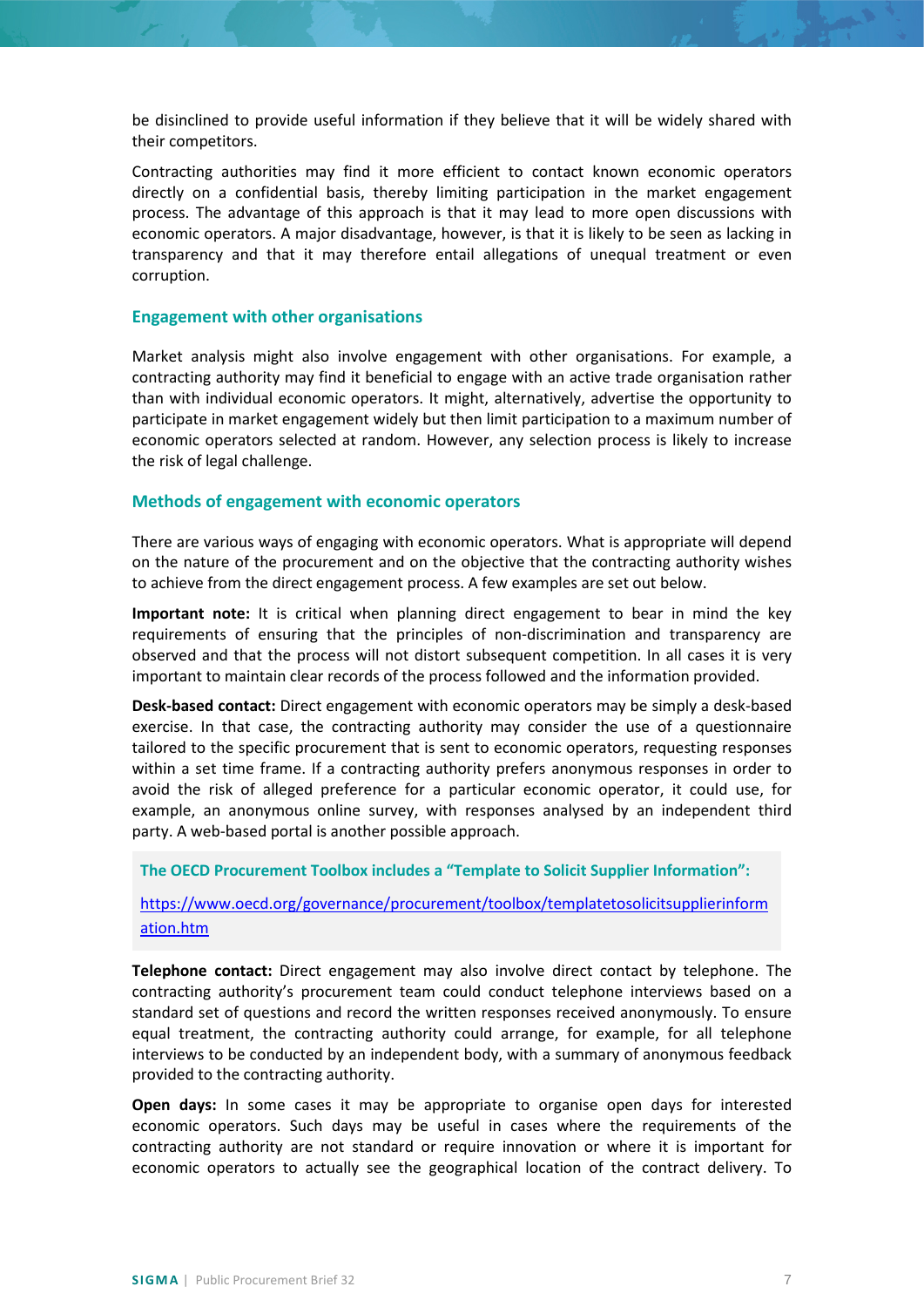extend the opportunity to participate as widely as possible, it is worth considering the organisation of an event that would be accessible live in a web-based format.

#### **Case study: Dorset County Council Street Lighting PFI Project – Market Consultation**

In 2004 Dorset County Council in the UK developed a business case for its long-term street lighting PFI project. Soon after the case was approved, the Council organised a market consultation event, during which it planned to meet with suppliers that would be interested in taking on the project. The event was advertised on a nationwide scale, with advertisements placed in the national media and in the technical press.

The one-day event, held in London, focused on promoting Dorset County Council as a good procurer. To promote the Council in an effective way, Dorset collaborated with local government procurement experts and 4Ps (a specialist public sector PFI/PPP advisory body) and it also invited a representative of the Department of Transport to make a presentation at the event. Between 20 and 30 leading players in the industry attended the event, which was opened by a Cabinet Member.

The event consisted of presentations outlining both the strategic intent as well as the technical aspects of the project. A series of discussions and questions relating to the project followed, which enabled Dorset County Council to gain feedback on its intended approach. Attendees also had the option of submitting written feedback after the event if they did not want to discuss some issues in front of their competitors.

In addition to promoting itself to the industry, through this event Dorset County Council gained a greater focus and knowledge about the market, and it was able to gauge the interest of the supply base in the project. It also received useful feedback from potential suppliers, which enabled it to further define and develop its strategic approach.

Source: UK Office of Government Commerce (2009), "Early Market Engagement Principles and Examples of Good Practice"

[http://webarchive.nationalarchives.gov.uk/20100503135839/http://www.ogc.gov.uk/doc](http://webarchive.nationalarchives.gov.uk/20100503135839/http:/www.ogc.gov.uk/documents/Early_Market_Engagement_Guidance.pdf) [uments/Early\\_Market\\_Engagement\\_Guidance.pdf](http://webarchive.nationalarchives.gov.uk/20100503135839/http:/www.ogc.gov.uk/documents/Early_Market_Engagement_Guidance.pdf)

**Transparency and equal treatment:** All of the information provided to economic operators during an open day must also be made available to candidates and tenderers in the subsequent tender process. The information provided at the open day should be made available as part of the procurement documents on the date of publication of the *OJEU* contract notice, available free of charge online. It may also be appropriate to provide a weblink to a recording of the live event so that economic operators that were not able to participate in the event would have the opportunity to hear the presentations and discussions.

### <span id="page-7-0"></span>**Utilities**

The Utilities Directive<sup>[4](#page-7-2)</sup> uses the same wording as in the Directive:

- Article 58 Preliminary market consultations;
- <span id="page-7-1"></span>• Article 59 – Prior involvement of candidates or tenderers.

<span id="page-7-2"></span><sup>&</sup>lt;sup>4</sup> Directive 2014/25/EU on procurement by entities in the water, energy, transport and postal services sectors and repealing Directive 2004/17/EC, 26 February 2014.